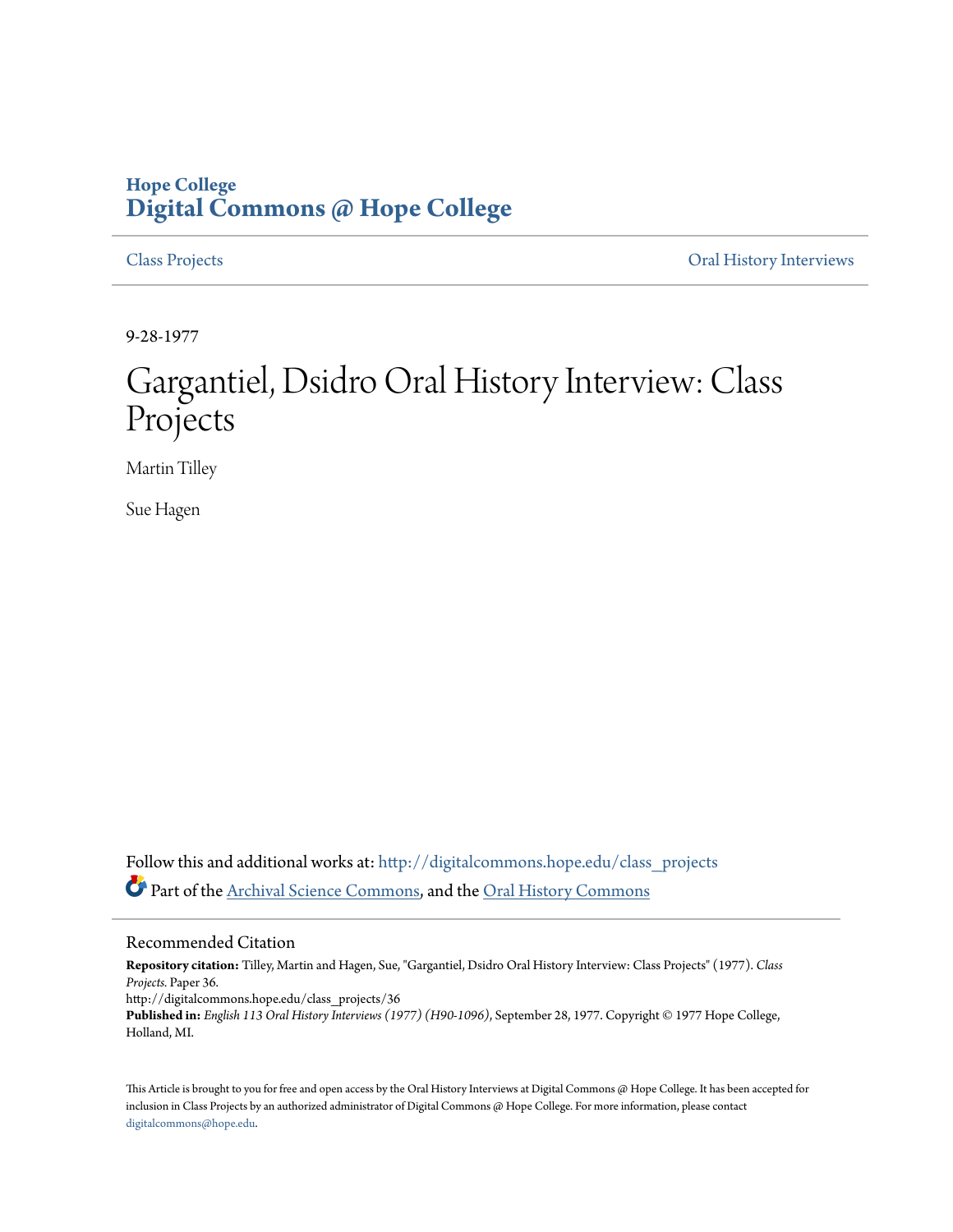Page 1

Martin Tilley Sue Hagen

Transcript

Father Dsidro Gargantiel  $9/28$  77

ST. Francais de Sales Rectory

Tilley: Father, would you be able to tell us why the Mexican people have such a ornimented Christmas. ? I found out the Mexicans do not have lights as we do but they have clay figures.

Father: What figures for example ?

- Tilley: Oh, Angles, turkeys, chickens and each one was finely painted and most of them were made of clay.
- Father: I think I can add something to that. When the Mexicans decorate their house for Christmas, there are always a great amount of stars too. All over the house they have them.
- Tilley: Right, stars.
- Father: Stars. We. here in America are contented with having a Christmas tree and all the lights. But the star occupies a prominent place inside the house during Christmas. Well, of course the star has a relation to the star of Bethlehem as mentioned in the Bible.
- Tilley: You mentioned before you were in Peru.
- Father: Yes, I was.
- Tilley: For how long ?
- Father: Six years.

Tilley: Are there a lot of similarities in Peru to Mexico ? Father: UH, you see, I had no opportunity to celebrate Christmas in a large city.

Tilley: Or in a small city, or in a town ?

- Father: No.Why? I was living up in the mountains at 12,000 feet above sea level, in the shoulder of the Andes mountains. Christmas is very diffrent up there.
- Tilley: How do they celebrate there ?<br>Father: They don't have the winter custom, up in the mountains.of even giving gifts. They don't even have the custom of putting up a Christmas trees up. Yeh, they don't even have that. It started mabey, in the mountains to have Christmas trees in the houses when we put trees in our own house.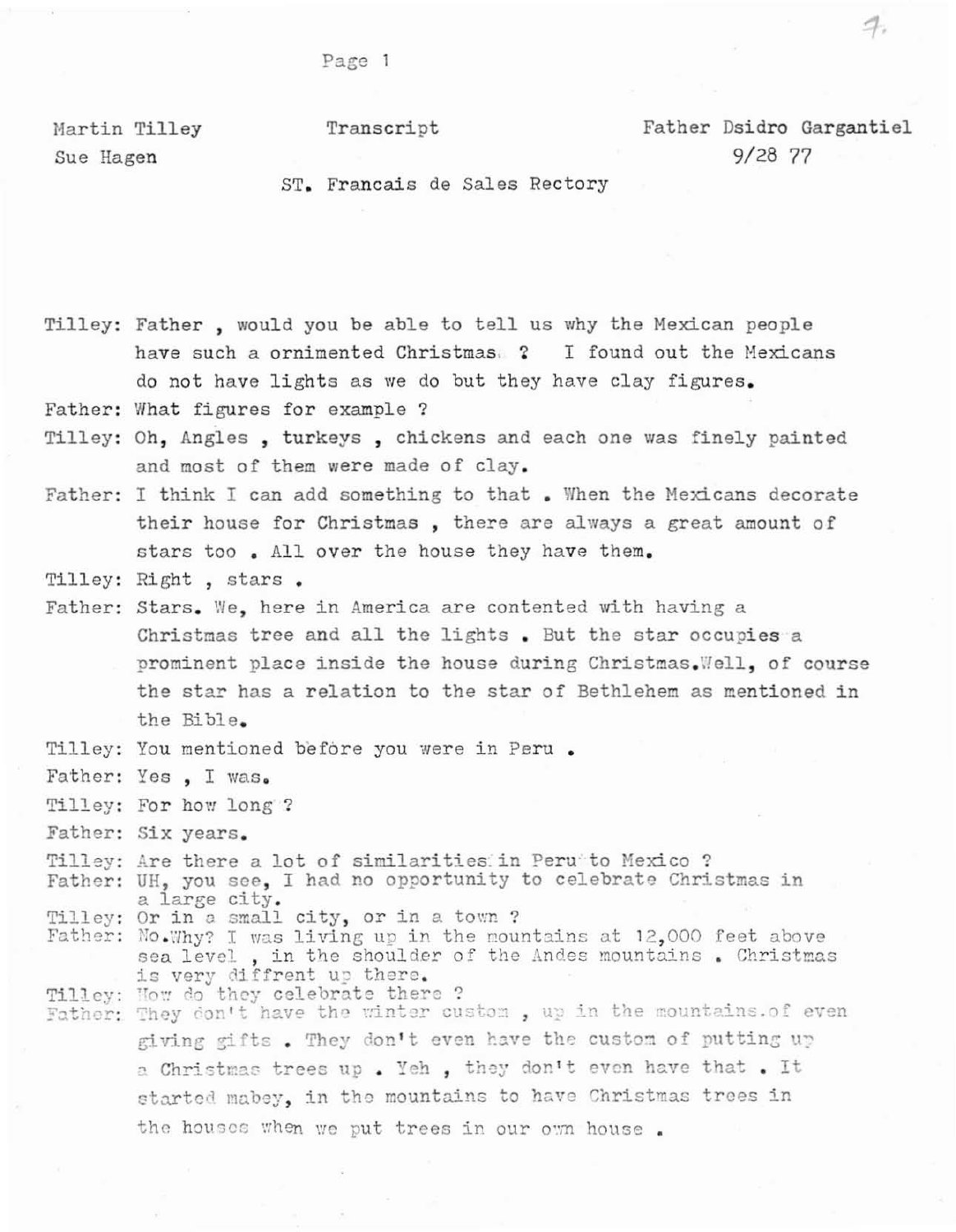### Page 2

Tilley: You started it ?

- Father: Yes, that is what we gave them. The idea, that is the Christmas spirit; with lights, stars, Angles, candles, and things hung around.
- Tilley: What I wanted to ask you , I am sure at the end of six years that you were there, people caught on to our idea of Christmas and the spirit that goes along.

Father: Yeh .

Tilley: What did they think of it in their own aspect.

- Father: Christmas, after they were re-evangelized, not exactly evangelized, they were evangelized a long time ago. We taught them that Christmas is really sharing • Before , the people of the mountain did not know the idea of sharing in the sense of Christmas and it was one of our goales to show them this. We taught them every way we could.
- Tilley: Right, and you did this in your Mass now as you did then ?
- Father: Yeh, yeh, the same way. Christ came into this world to share his love for us.
- Hagen: The Mexicans around here, do they havetheir ovm special celebration at Christmas time, like within the Church? Do they do anything particularamong themselves ?
- Father: No, my ovm way of understanding is that <sup>I</sup> want the Mexicans of this town, that is, the Mexicans that belong to this Church, to intergrate into the American CUlture, but not to assimilate it; and so, instead of making their ovm celebration, I want them to intergrate their customs of Christmas with the American customs.
- Tilley: Well, won't you loose their charm of Christmas ?
- Father: Yes , but their own rhymn of music , their own way of melody is very diffrent. Their melody is diffrent from our own from the English Christmas hymns •

Tilley: Is the Mass said in spanish, or in latin ?

Father: During Christmas, it is said in English , but we have spanish hymns.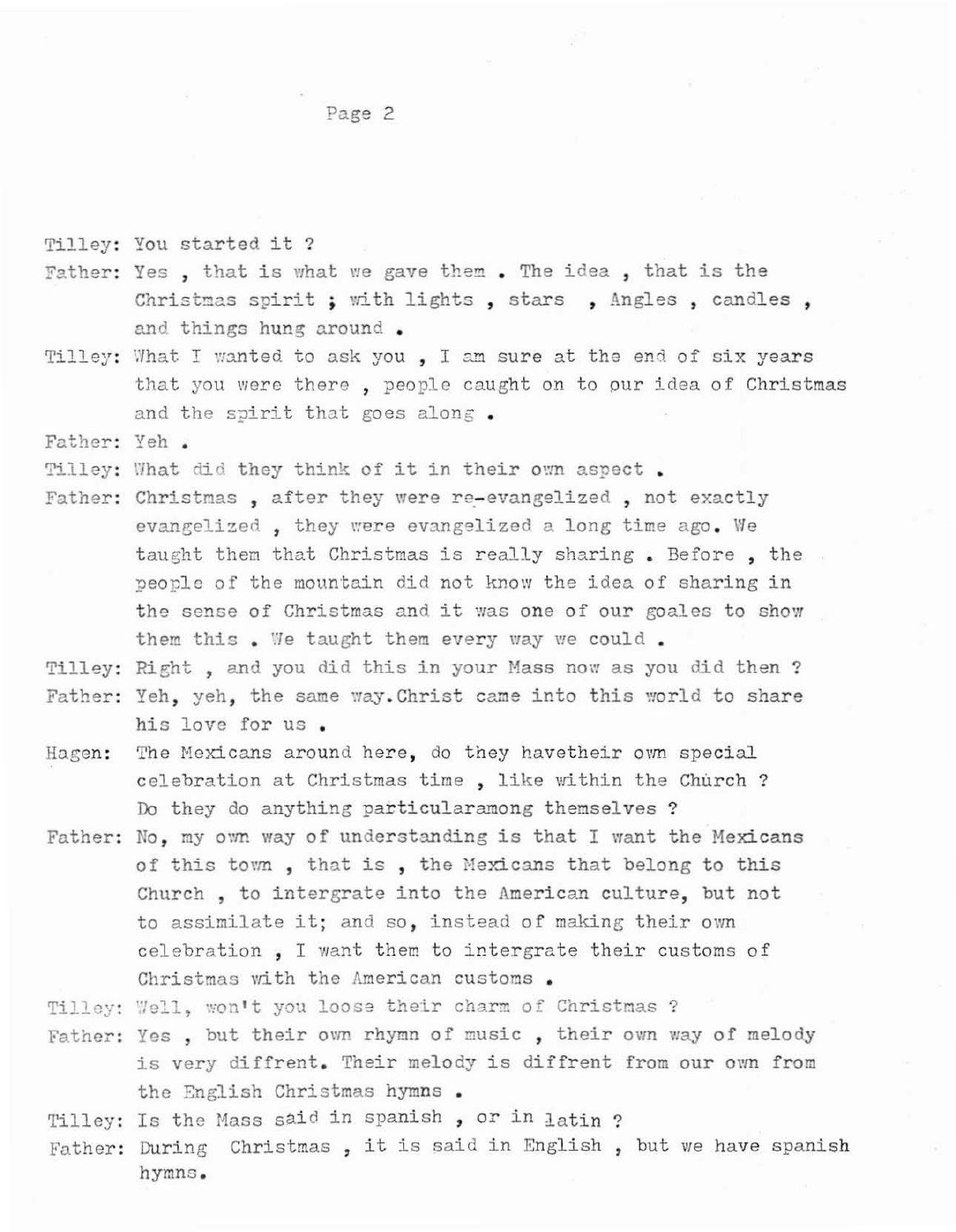Hagen : Does ST. Francais have a bazaar or anything like that **around Christmas time ?**

Page 3

- **Father: Yes <sup>t</sup> This coming October <sup>20</sup> , we have <sup>a</sup> small bazaar • It is** not really Christmas but , it is <sup>a</sup> time we can get together. **We also have other times when we get together too • For instance, we have a mother and daughter , father and son dinners.**
- Tilley: Sounds pretty good !
- **Father: But, the bazaar has no connection \rith Christmas. It is a project of a certain organization in the Church •**
- **Hagen Would you know anybody well enough you could ask if we could talk to about Mexican Christrnasses • About anything special** they do in their homes *Z*

Father: In Mexico, or in Holland.

**Hagen : Here in Holland •**

**Father: <sup>I</sup> know <sup>a</sup> person but she is in Mexico •**

Tilley: Oh, I am sorry to hear that.

**Tilley: Is there an other person you could recommend to us ?**

( We find the person )

**Tilley: Can you tell us one way Mexicans celebrate Christmas ? Father: One of the best Christmas celebrations for Mexicans in Holland**

**is to drink They· drink , yeh , they drink •**

(Laughter)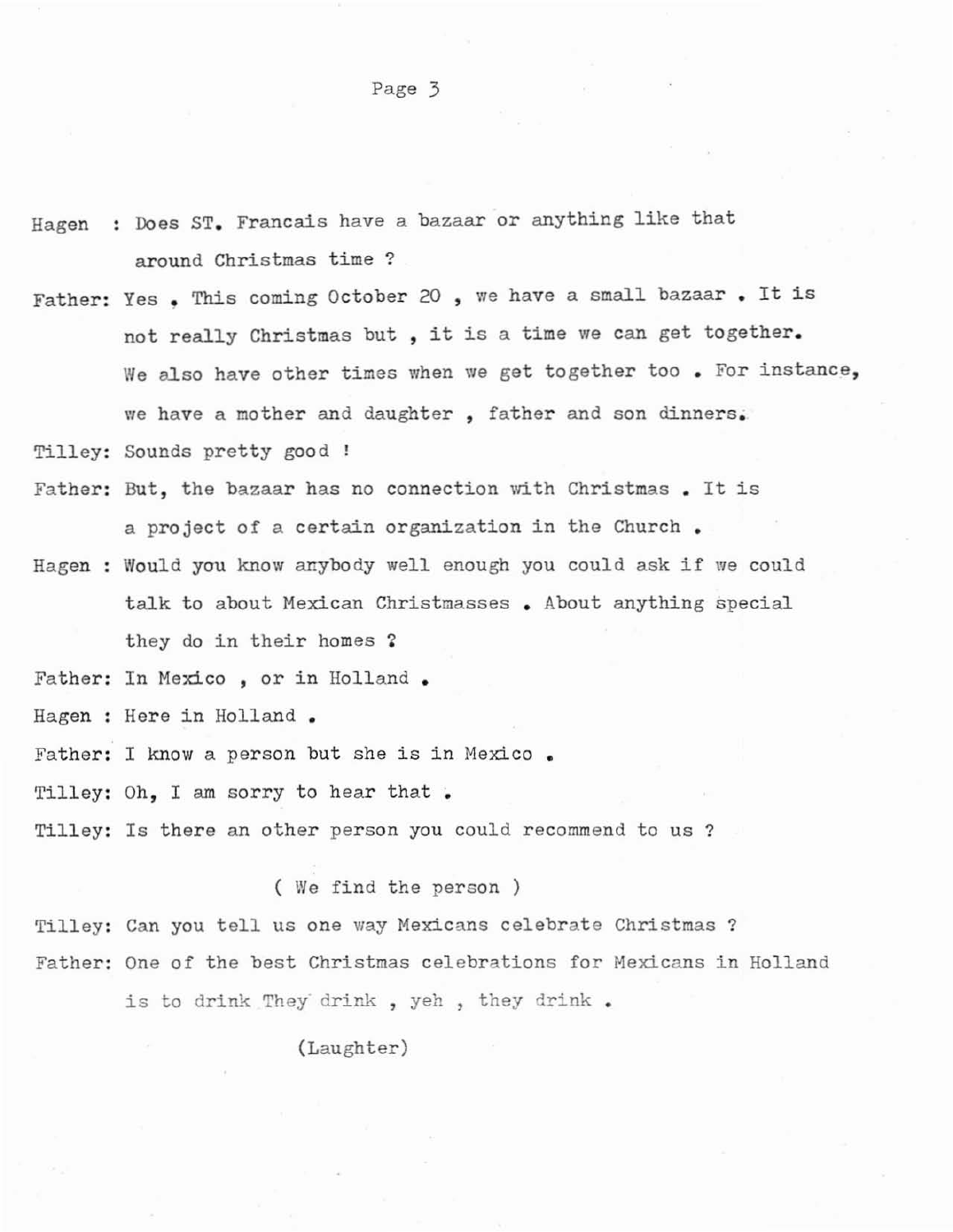Tilley: Thats sounds pretty good !

Father: They really drink •

**Hagen: Really!!!**

- Father: Yeh. but, they really just don't drink during Christmas. **They drink the whole year through. I don;t mean to say that they are drunkards • 1nat is <sup>a</sup> part of their custom. Back home in Mexico, way** backfrom **the Aztecs andthe** Poltees **,they produced their own fane or their own rum taken from the Hagay plum which is now called tecquiela • So, this** *vane* **occupies <sup>a</sup> central part of the tableduring meals • This is why the Mexican loves to drink • Americans are drurutards too as well as other peoples • ( Joke )**
- **Tilley: So, if you were to bring <sup>a</sup> bottle or something like that,** the family would not reject it.
- **Father: No, No. Somebody gave me a bottle of Tecquiela ; that one over** there .( on top the shelf on the left hand side of the book shelf .)
- Tilley: That's a wild bottle. ( the bottle is dark green, non trans**parent, and is in the shape of an idol , and is in <sup>a</sup> squatting** position )

Father: (laughs)

- **Tilley: Cetting back to Christcas , what are some of the ways Mexican people rejoice during the Christmas season**
- **Father: It is one of the best customs of the Mexican people during the Christmas season , or at least the days before Christmas thru** , . **New Years , that some go singing from house to house • This** carroling **is all preplaned and people know when to expect the** singers .

Page 4